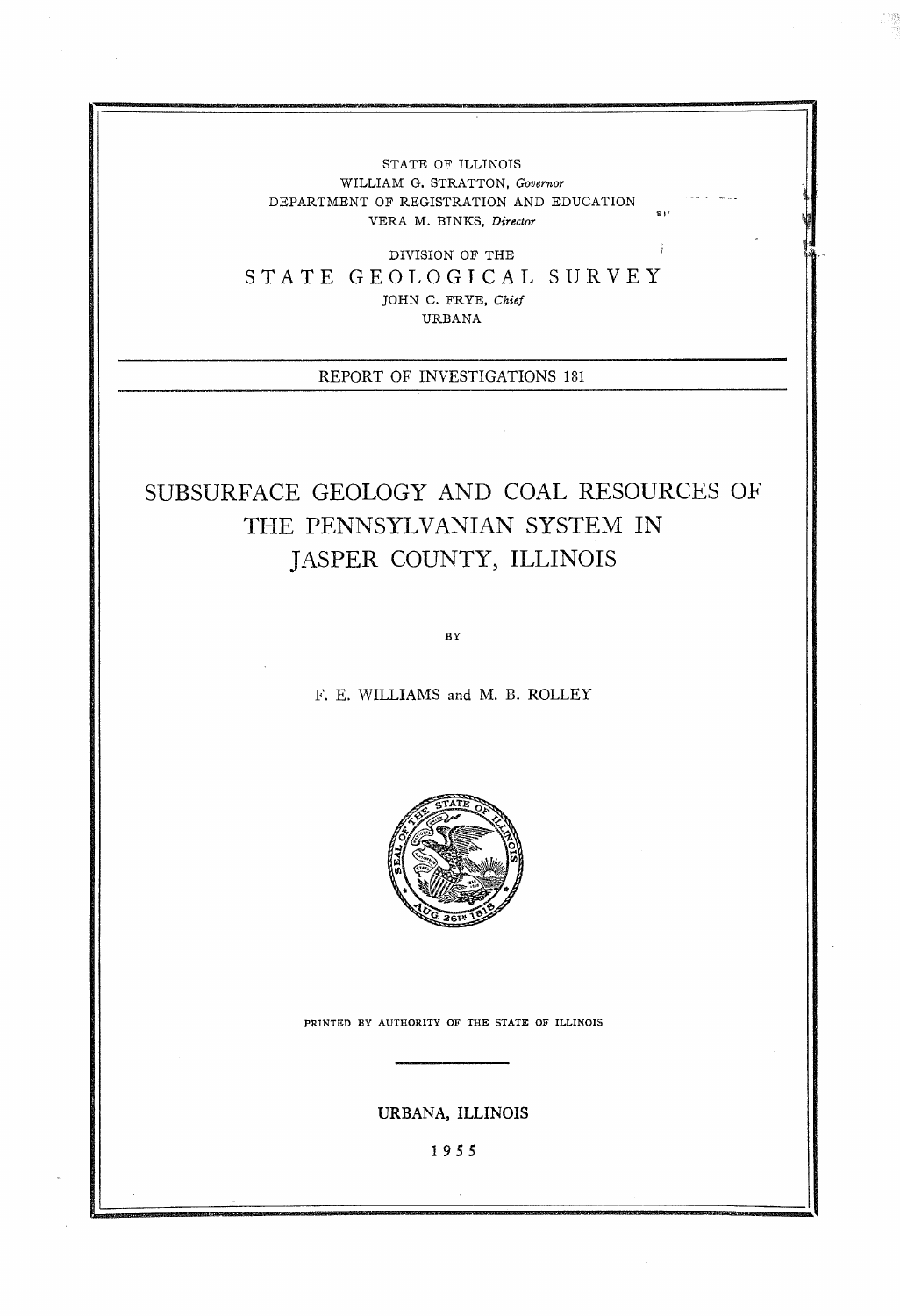STATE OF ILLINOIS WILLIAM G. STRATTON, *Governor*  DEPARTMENT OF REGISTRATION AND EDUCATION VERA M. BINKS, *Direclor* 

DIVISION OF THE STATE GEOLOGICAL SURVEY JOHN C. FRYE, *Chief*  URBANA

REPORT OF INVESTIGATIONS 181

## SUBSURFACE GEOLOGY AND COAL RESOURCES OF THE PENNSYLVANIAN SYSTEM IN JASPER COUNTY, ILLINOIS

 $\rm\,B\,Y$ 

F. E. WILLIAMS and M. B. ROLLEY



PRINTED BY AUTHORITY OF THE STATE OF ILLINOIS

URBANA, ILLINOIS

1955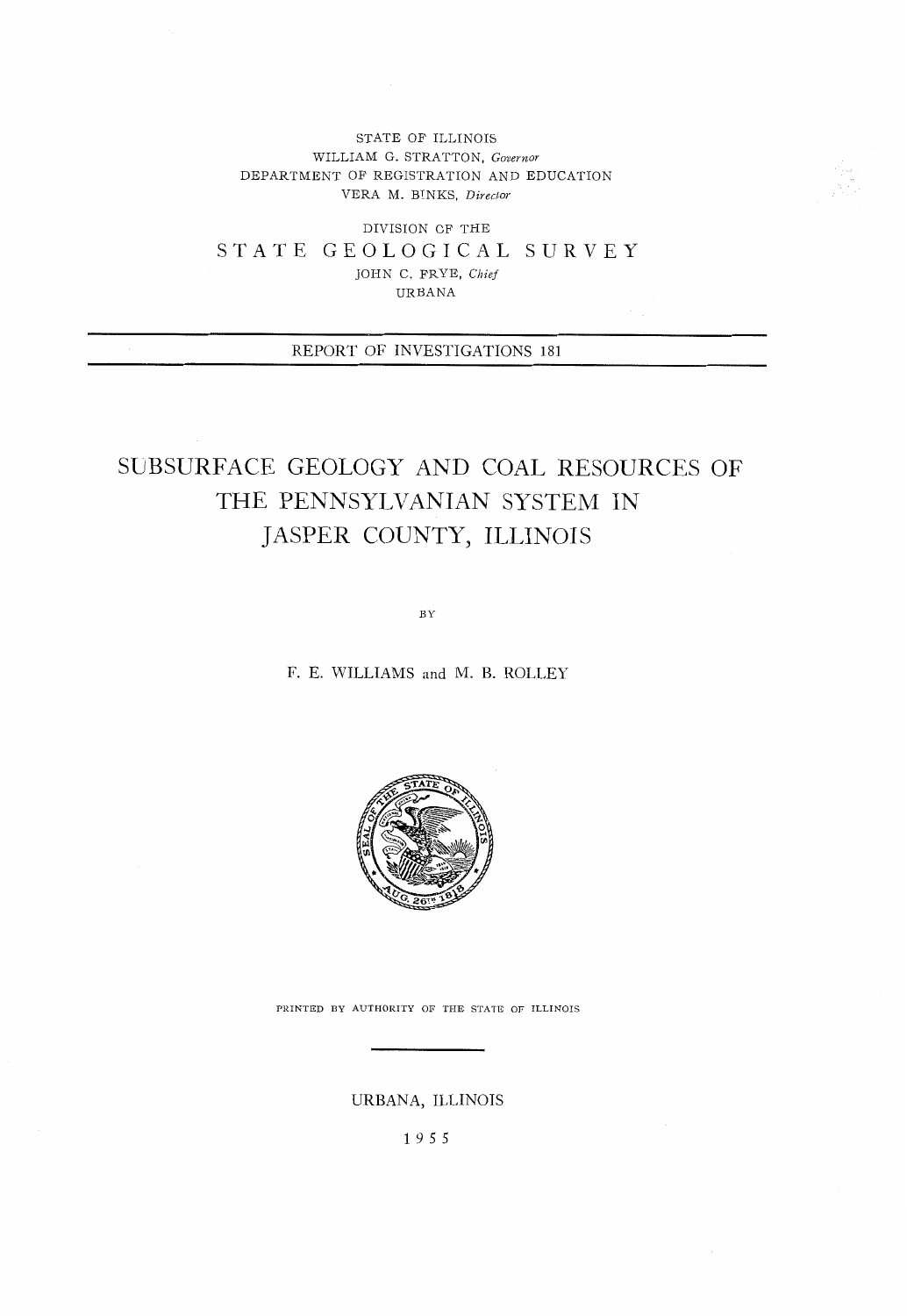## ORGANIZATION

STATE OF ILLINOIS HON. WILLIAM *G.* STRATTON, *Governor*  DEPARTMENT OF REGISTRATION AND EDUCATION HON. VERA M. BINKS, *Director* 

## BOARD OF NATURAL RESOURCES AND CONSERVATION

HON. VERA M. BINKS, *Chairman*  W. H. NEWHOUSE, PH.D., *Geology* ROGER ADAMS, PH.D., D.Sc., *Chernislry*  ROBERT H. ANDERSON, B.S., *Engineering*  A. E. EMERSON, PH.D., *Biology* LEWIS H. TIFFANY, Prr.D., PD.D., *Forestry*  W. L. EVERITT, E.E., PH.D.  $Representing$  the President of the University of Illinois DELYTE W. MORRIS, PH.D. *President of Southern Illinois University* 

### GEOLOGICAL SURVEY DIVISION

JOHN C. FRYE, Prr.D., D.Sc., *Chief* 

 $(16029 - 2500 - 5 - 55)$  expressed 2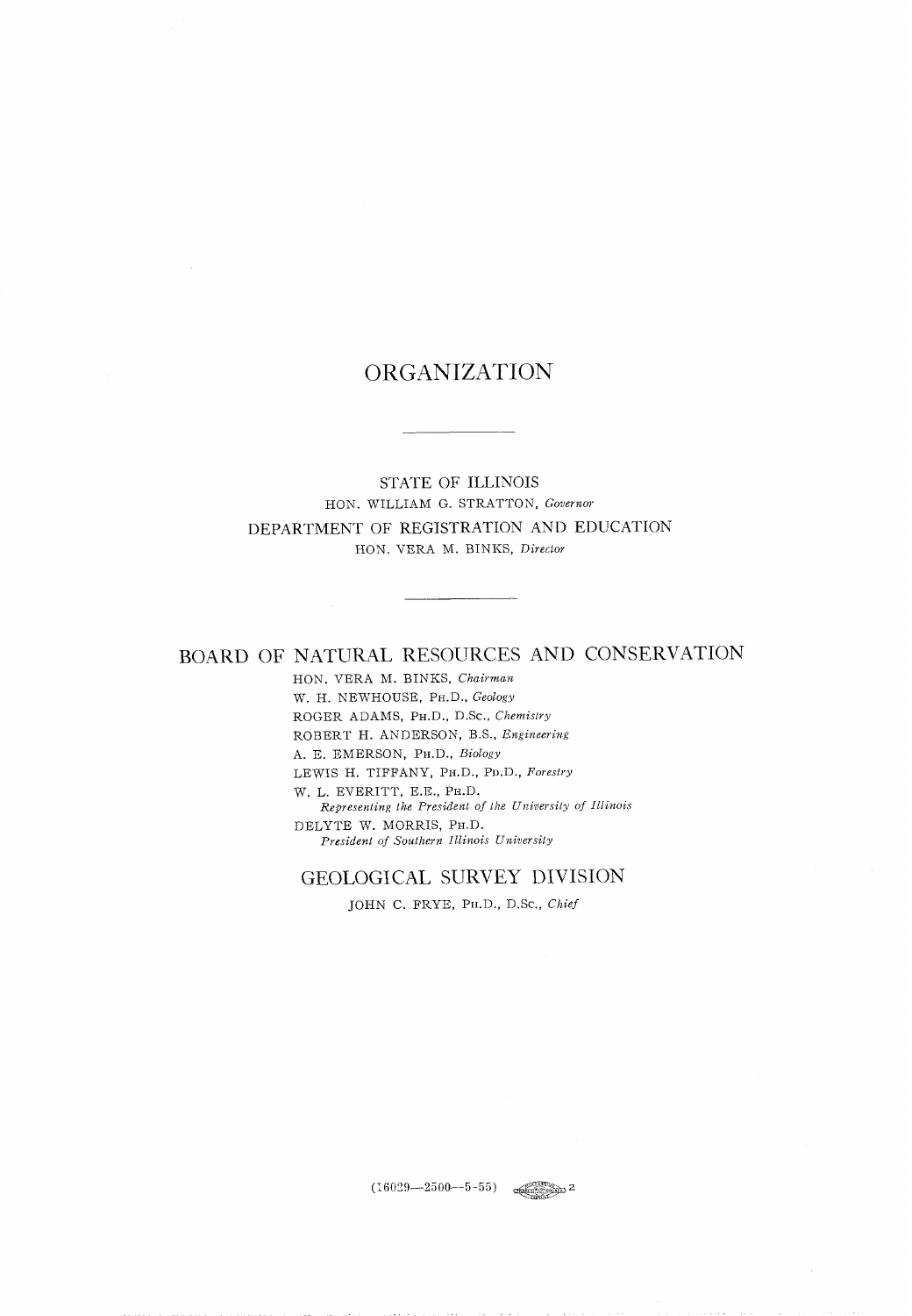## **CONTENTS**

|                                                                                                                                                                                                                                                                                                                                                                                                                                                                              |  |  |  |  |  |  |  |  |  |  | PAGE |
|------------------------------------------------------------------------------------------------------------------------------------------------------------------------------------------------------------------------------------------------------------------------------------------------------------------------------------------------------------------------------------------------------------------------------------------------------------------------------|--|--|--|--|--|--|--|--|--|--|------|
|                                                                                                                                                                                                                                                                                                                                                                                                                                                                              |  |  |  |  |  |  |  |  |  |  |      |
|                                                                                                                                                                                                                                                                                                                                                                                                                                                                              |  |  |  |  |  |  |  |  |  |  |      |
| Millersville limestone in the contract of the contract of the contract of the contract of the contract of the contract of the contract of the contract of the contract of the contract of the contract of the contract of the                                                                                                                                                                                                                                                |  |  |  |  |  |  |  |  |  |  |      |
| Shoal Creek limestone.                                                                                                                                                                                                                                                                                                                                                                                                                                                       |  |  |  |  |  |  |  |  |  |  |      |
|                                                                                                                                                                                                                                                                                                                                                                                                                                                                              |  |  |  |  |  |  |  |  |  |  |      |
|                                                                                                                                                                                                                                                                                                                                                                                                                                                                              |  |  |  |  |  |  |  |  |  |  |      |
|                                                                                                                                                                                                                                                                                                                                                                                                                                                                              |  |  |  |  |  |  |  |  |  |  |      |
| Herrin (No. 6) coal bed. $\ldots$ $\ldots$ $\ldots$ $\ldots$ $\ldots$ $\ldots$ $\ldots$ $\ldots$ $\ldots$ $\ldots$ $\ldots$                                                                                                                                                                                                                                                                                                                                                  |  |  |  |  |  |  |  |  |  |  |      |
|                                                                                                                                                                                                                                                                                                                                                                                                                                                                              |  |  |  |  |  |  |  |  |  |  |      |
|                                                                                                                                                                                                                                                                                                                                                                                                                                                                              |  |  |  |  |  |  |  |  |  |  |      |
|                                                                                                                                                                                                                                                                                                                                                                                                                                                                              |  |  |  |  |  |  |  |  |  |  |      |
|                                                                                                                                                                                                                                                                                                                                                                                                                                                                              |  |  |  |  |  |  |  |  |  |  |      |
| Structure of Shoal Creek limestone and the contract of the state of Shoal Creek limestone and the contract of the contract of the contract of the contract of the contract of the contract of the contract of the contract of                                                                                                                                                                                                                                                |  |  |  |  |  |  |  |  |  |  |      |
| Coal resources $\therefore$ $\therefore$ $\therefore$ $\therefore$ $\therefore$ $\therefore$ $\therefore$ $\therefore$ $\therefore$ $\therefore$ $\therefore$ $\therefore$ $\therefore$ $\therefore$ $\therefore$ $\therefore$ $\therefore$ $\therefore$ $\therefore$ $\therefore$ $\therefore$ $\therefore$ $\therefore$ $\therefore$ $\therefore$ $\therefore$ $\therefore$ $\therefore$ $\therefore$ $\therefore$ $\therefore$ $\therefore$ $\therefore$ $\therefore$ $\$ |  |  |  |  |  |  |  |  |  |  |      |
| . The contract of the contract of the contract of the contract of the contract of $14$<br>References.                                                                                                                                                                                                                                                                                                                                                                        |  |  |  |  |  |  |  |  |  |  |      |

## ILLUSTRATIONS

| FIGURE                                                                                                          | $P_{AGE}$ |  |
|-----------------------------------------------------------------------------------------------------------------|-----------|--|
|                                                                                                                 |           |  |
| 2. Distribution of control drill holes in Jasper County (2008) (2008) (2008) (2008) (2008) (2008) (2008) (2008) |           |  |
| 3. Local variations in the West Franklin limestone as shown by resistivity curves. 8                            |           |  |
| 4. Interval from No. 7 coal bed through No. 4 coal bed for nine control drill holes 9                           |           |  |
| 5. Lithology and electric logs of four control drill holes from No. 4 coal bed to the base of the Pennsyl-      |           |  |
| and the company of the company of the company of the company of the company of $\mathbf{R}$<br>vanian           |           |  |
| 6. Relation of Jasper County to the LaSalle anticline and the Bogota-Rinard syncline 12                         |           |  |

## TABLE

PAGE TABLE 1.-Minable coal reserves of Jasper County ................ 13

## PLATES

#### **(in** *pocket)*

- 1. Structure of top of Shoal Creek limestone, Jasper County.
- 2. Structure of top of Herrin (No. 6) coal bed, Jasper County.
- **3** . Graphic section showing correlation of Pennsylvanian key beds in certain drill holes in Jasper and northwestern Crawford counties.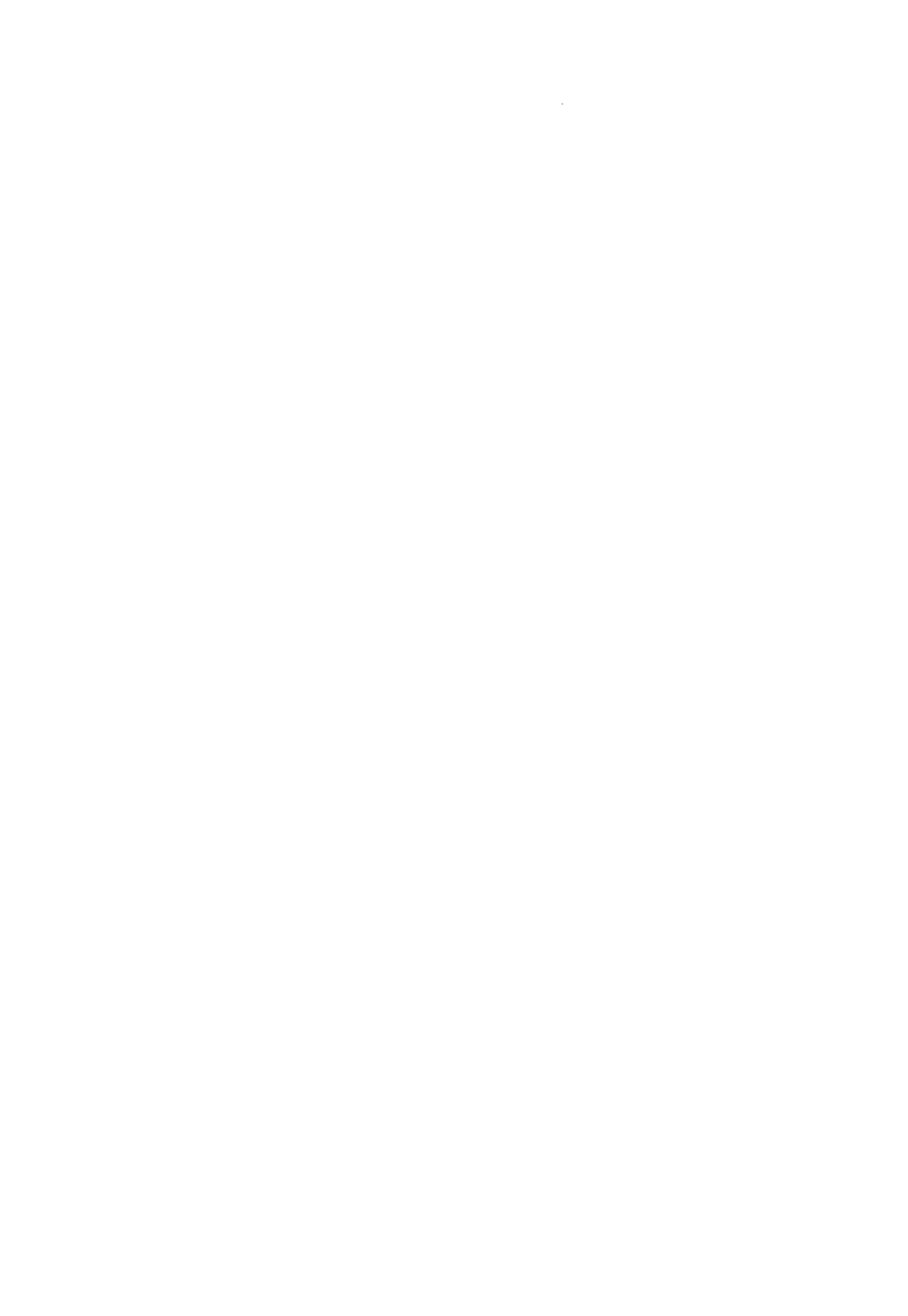## SUBSURFACE GEOLOGY AND COAL RESOURCES OF THE PENNSYLVANIAN SYSTEM IN JASPER COUNTY, ILLINOIS

 $RV$ 

F. E. WILLIAMS and M. B. ROLLEY

#### ABSTRACT

Jasper County, in southeastern Illinois, lies in the deeper part of the Illinois Basin. Pennsylvanian strata underlie unconsolidated surficial deposits. Four Pennsylvanian limestones and six coal beds are discussed with special reference to their use as key structural marker beds. Structure maps based on electric logs and detailed rotary-well sampl: studies were made for the Shoal Creek limestone (McLeansboro) and Herrin (No. 6) coal bed (Carbondale). The relationships of the LaSalle anticline, east of the county, the Bogota-Rinard syncline in the western part of the county, and an unnamed syncline in the southeastern part of the county are considered.

Coal-reserve estimates totaling 3,276,861,000 tons have been made for No. 6 and No. 5 coal beds in *indicatrd* classes of reserves. No reserves have been estimated in *prowed* and *probable* classes.

#### INTRODUCTION

Jasper County lies in the southeastern part of Illinois, in the deeper part of the Illinois Basin (fig. 1). This report presents the results of a subsurface study of strata of Pennsylvanian age in Jasper County, based on records of selected electric logs of 467 rotary drill holes, driller's logs of 2 churn drill holes, and records of 13 control drill holes. Control drill holes are those rotary drill holes for which onefoot drilling time and five-foot samples of drill cuttings were collected in the field and studied by members of the Coal Division of the Survey. Locations of the 13 control drill holes are shown in figure 2.

Drill-hole data used in compiling the maps in this report have been recorded on International Business Machine punched cards. The data include location, type drill hole, map number (county number), company and farm names and numbers, surface elevation, and depth and elevation of the principal key beds. The tabulated lists are on open file at the Survey and are available for public inspection.

The structure maps prepared by the authors as of 1951 have been revised to 1954 by John A. Harrison and Paul E. Potter.

The manuscript has been revised by several members of the Survey staff. Margaret A. Barker prepared tabulations of the drill-hole data on IBM punched cards.

#### DESCRIPTION OF PENNSYLVANIAN KEY BEDS

In Jasper County, electric logs are thc principal basis for stratigraphic control. Strata considered as key beds are recog-



FIG. 1.-Index map of Jasper County and the Illinois Basin.

 $\lceil 5 \rceil$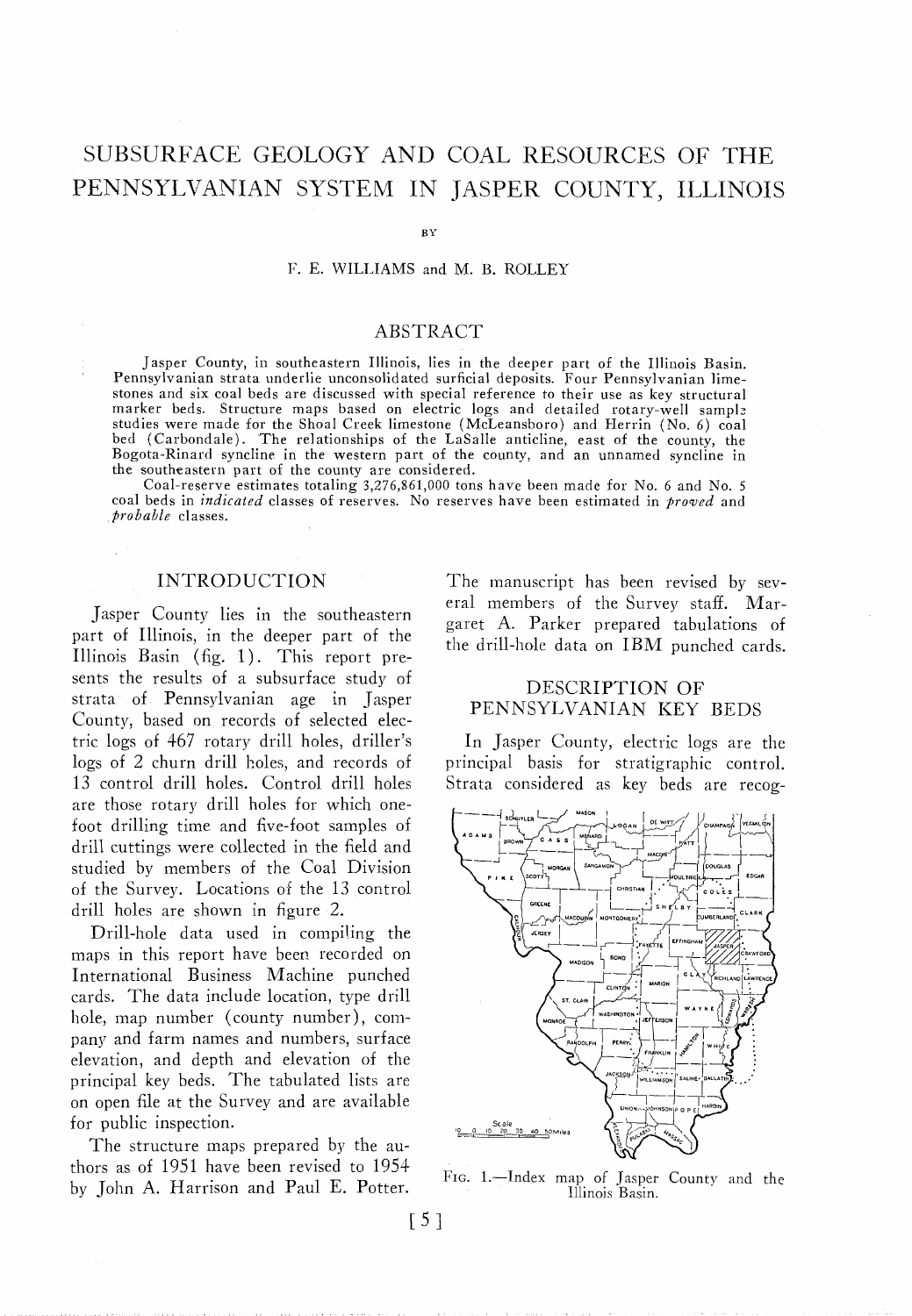nizable both in drill cuttings and time logs of control wells and produce distinctive patterns in one or more curves on electric logs. Useful key beds occur over a relatively large part of the county.

Eight Pennsylvanian key beds were recognized in this study. From highest to lowest they are: (1) Millersville limestone, (2) Shoal Creek limestone, (3) West Franklin limestone, (4) No. 7 coal bed, (5) "Jamestown" limestone and coal bed,  $(6)$  Herrin  $(No, 6)$  coal bed,  $(7)$ Harrisburg (No. 5) coal bed, and (8) No. 4 coal bed. They were not equally useful as key beds; the most satisfactory key strata were the Shoal Creek limestone and the No. 7, 6, and 5 coal beds.

#### MILLERSVILLE LIMESTONE

The Millersville limestone is thought to be present in most of Jasper County and is best developed in the northern half. The limestone here does not have the massive character that it has in the northern part of the Illinois Basin (Taylor and Cady, 1944). In the northern part of Jasper County, limestone benches 2 to 8 feet thick are separated by one or more prominent shale beds which range from 2 to 6 feet thick. In the southern part of the county one limestone bench is commonly observed, and the limestone is apparently absent locally. This limestone normally lies 500 to 600 feet above No. 6 coal bed.

The Millersville is described from drill cuttings as a light-gray, buff to light-brown fossiliferous limestone with a fine to slightly granular texture. The associated shale is generally light to medium gray, but in control well 217 (sec. 6, T. 7 N., R. 10 E.), green as well as gray shale occurs, and in control well I4 (sec. 5, T. 8 N., R. 9 E.) variegated green, red, and gray shale is reported between the benches.

#### SHOAL CREEK LIMESTONE

The Shoal Creek limestone is one of the most widespread and conspicuous Pennsylvanian members in Jasper County. It is encountered at depths varying from 151 feet in a drill hole on the flank of the La-



FIG. 2.-Distribution of control drill holes in Jasper County.

Salle anticline (No. 219, sec. 15, T. 8 N., R. 14 W.) to 846 feet in a drill hole (No. 15, sec. 28, T. 6 N., R. 9 E.) in the Bogota-Rinard syncline (Lowenstam, 1951).

The Shoal Creek is absent in two areas: (1 ) the northeastern corner of the county, high on the flank of the LaSalle anticline, and (2) in the southern and southeastern part of the county. Its absence in the latter area does not appear to be related to structure (plate  $1$ ).

Drill cuttings of the Shoal Creek limestone are commonly buff, grayish white to white, fine to slightly granular, and fossiliferous. Drilling time indicates a thickness of 4 to 6 feet. The limestone is generally underlain by 1 to 2 feet of black shale and a thin underclay. In a few wells a thin coal occurs below the black shale. The interval between the Shoal Creek limestone and the No. 6 coal bed normally ranges from 350 to 400 feet. This interval thins to about 300 feet on the flank of the LaSalle anticline.

About 50 to 60 feet below the Shoal Creek limestone is a 25-foot zone composed of black shale, coal, caIcareous shale, and limestone (plate 3). It is difficult to trace any one component of the zone, but the zone generally can be identified throughout the county.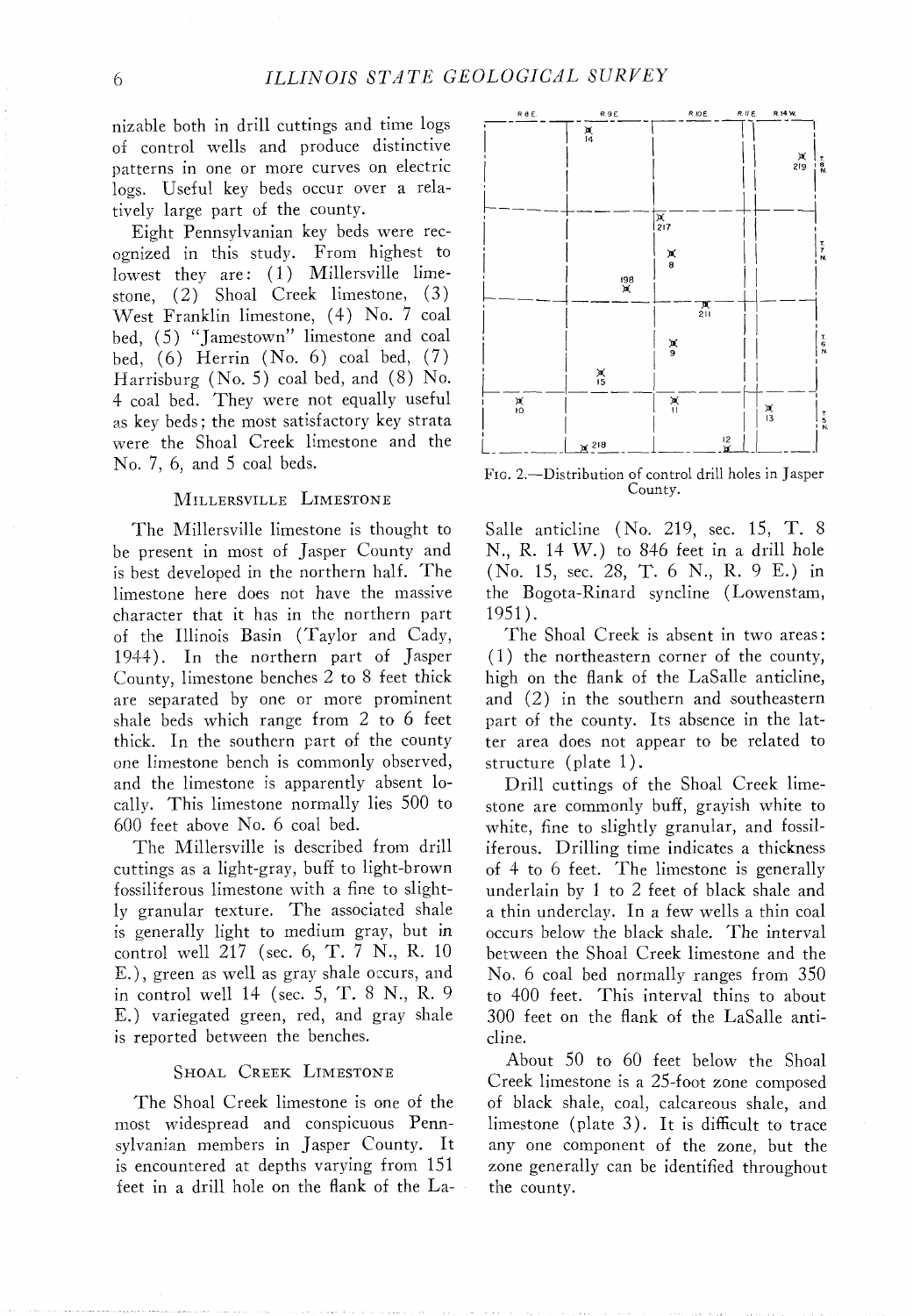#### WEST FRANKLIN LIMESTONE

The West Franklin limestone, although widespread in Jasper County, is quite variable in lithology and thickness. In the area of the type outcrop in Posey County, Ind. (Collett, 1884; Shrock and Malott, 1929), this unit consists of three limestone benches separated by shale. In Jasper County, three limestone benches were observed in only two control wells-No. 14 (sec. 5, T. 8 N., R. 9 E.) and No. 218 (sec. 20, T. 5 N., R. 9 E.). In hole 218 the upper limestone bench is six feet thick and found at a depth of 918 feet. The rock cuttings are white to light-gray to buff limestone with a slightly granular to sublithographic texture, sandy in part, and containing fossil fragments. The upper limestone is separated from the middle bench by four feet of light-gray to greenish-gray clay shale. The middle limestone is seven feet thick. It is separated from the lower limestone bench by ten feet of lightgray to greenish-gray clay shale and darkgrap shale. The lower limestone is six feet thick. The limestone benches are all lithologically similar.

Although red and grap variegated shale is commonly associated with the West Franklin zone, no red shale was found associated with any of the three limestones benches in this drill hole.

In drill hole  $219$ ,\* in section 15, T. 8 N., R. 14 W., on the flank of the LaSalle anticline, the West Franklin zone contains two limestone benches. The upper limestone is a nine-foot bed of light-gray to tan limestone with a fine to coarsely crystalline texture; the cuttings contain fossil fragments. Two feet of light-gray shale separate this limestone bench from a lower four-foot limestone bed of similar lithology. A red shale was encountered twentytwo feet below the base of the lower limestone bench. Fifteen feet above the upper bench is seven feet of highly calcareous and fossiliferous shale which may represent the third or uppermost limestone bench.

Four control drill holes, nos. 9,\* 11, 13, and 198 penetrated two limestone benches in the West Franklin zone. In four others, nos. 8,  $10$ ,\*  $211$ ,\* and  $217$ , only one limestone is present in this zone. Red shale was found under the lower limestone bench in one drill hole (No. 9, sec. 17, T. 6 N., R. 10 E.) and below the single bench of limestone in two drill holes (nos. 211, sec. 3, T. 6 N., R. 10 E., and 217, sec. 6, T. *7* N., R. 10 E.). In drill holes 211 and 217, the red shale is separated from the limestone by about 10 feet of light-gray to grayish-white and grayish-green shale.

The West Franklin zone can be recognized on most electric logs from Jasper County. However, it is usually not practical to identify individual limestones when less than three benches are present as no bench has distinctive characteristics. In a number of wells, the red shale unit underlies one or two benches of limestone, but red shales are known to occur between benches in other areas so they cannot be used with certainty to determine which benches may be present.

The variation in interval between the West Franklin zone and the No. 6 coal bed is shown in figure 3 and plate 3. In drill hole 218, in which three limestone benches are present, the interval from the top of the highest limestone bench to the top of No. 6 coal bed is 213 feet.

#### No. 7 COAL BED

The No. 7 coal bed is a thin persistent stratum commonly occurring  $25$  to  $75$  feet above No. 6 coal bed. Its position on electric logs is marked by a characteristic and relatively sharp break in the resistivity curve below a long low-resistivity pattern of shale under the West Franklin zone.

In most control drill holes, drilling time did not provide sufficient basis for differentiating the coal in the combined black shale and coal thickness (one to five feet). In several control drill holes, where such a differentiation seemed valid, the coal bed had an estimated thickness of one to four feet.

<sup>\*</sup>The logs of drill holes 9, 10, 211, and 219 are shown on plate 3.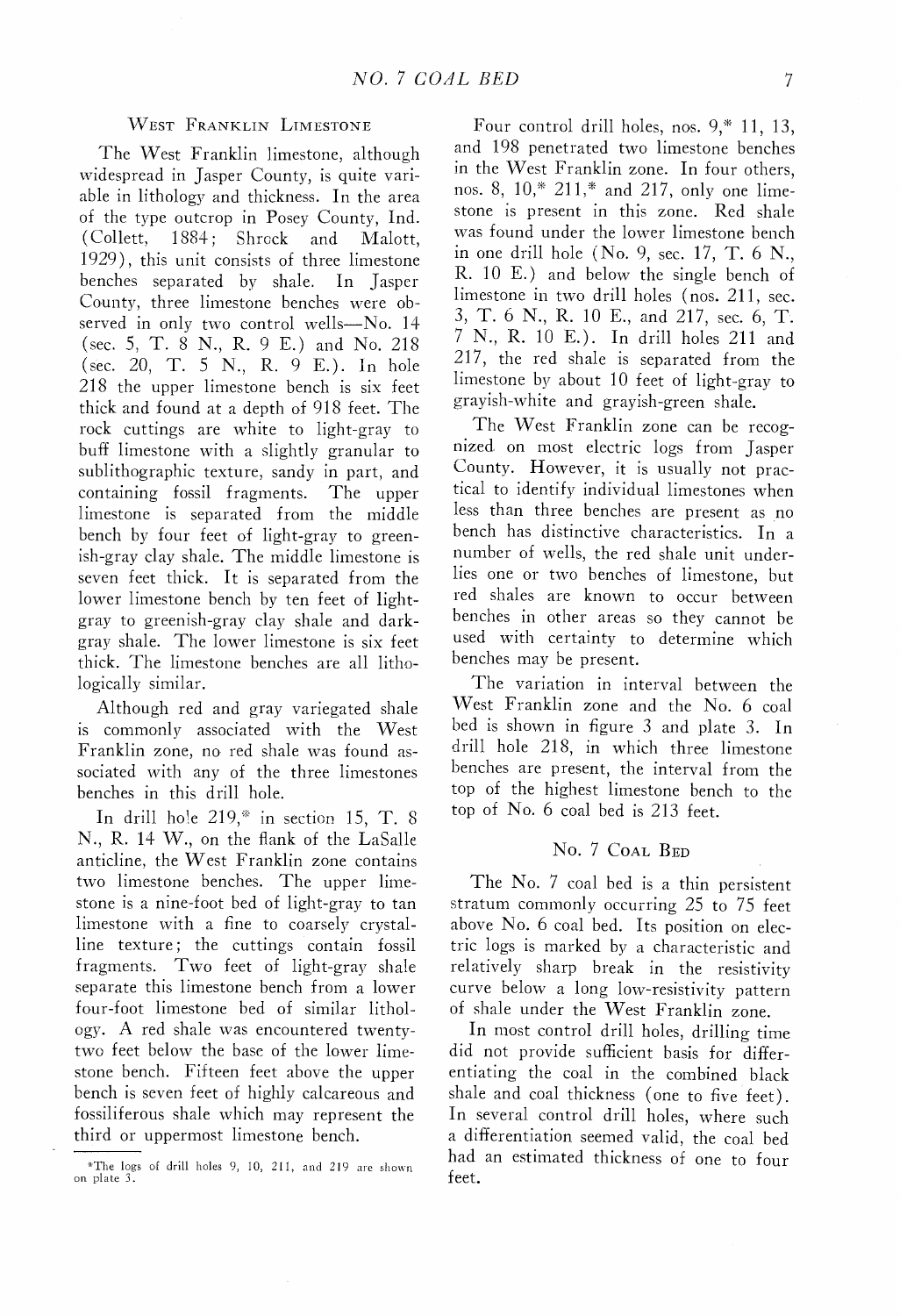# "IAMESTOWN" LIMESTONE AND COAL

In eleven control drill holes, one to three feet of black shale and coal are pres- ble strata in the Illinois Basin. Although ent one to seven feet above the Herrin limestone. In eight of these drill holes a limestone is present a few feet above the coal bed. Drill cuttings show it to be a bufi to brown fossiliferous limestone with a fine-grained to crystalline texture. In drill hole 10 (sec. 4, T. 5 N., R. 8 E.), two thin limestone benches separated by a shale parting occur seven feet above the coal; in drill holes 8 and 11 (sec. 17, T. 7 N., R. 10 E., and sec. 5, T. 5 N., R. 10 E.), a four-foot limestone was penetrated one foot above the coal; in drill holes 13, 11, and 211 (sec. *7,* T. 5 N., R. 11 W., sec. 5, T. 8 N., K. 9 E., and sec. 3, T. 6 N., R. 10 E.), the overlying limestone is three feet thick; in drill hole 12 (sec. 23, T. 5 N., R. 10 E.) the limestone is two feet thick; and in drill hole 198 (sec. 35, T. 7 N., K. 9 E.) the limestone is one foot thick. This coal bed and the associated limestone occupy the same relative position Clay County (Lowenstam, 1951), and as the Jamestown coal and limestone of Kichland County (Siever and Cady, 1951). Perry County (Bell et al., 1931, p. 3). Spore examinations of coal samples from

#### HERRIN (No. 6) COAL BED

BEDS The Herrin (No. 6) coal bed is one of<br>rol drill holes, one to the most widespread and readily recognizait is not completely coextensive with the area underlain by the McLeansboro group in the Illinois coal field, its continuity over large areas, particularly in the southern part of the State, is remarkable. Its limestone cap rock is known in southern Illinois as the Merrin limestone.

> The Herrin limestone is three-to-eight feet thick and widely distributed throughout the county. Study of cuttings indicates that it is generally medium to dark gray or tan to dark brown, fossiliferous, and somewhat granular. The fossils, most of which are fragmentary, consist of crinoid skeletal elements, brachiopod fragments, and fusulinids.

> The No. 6 coal bed has been traced by means of subsurface studies from the southern Illinois mining districts into Hamilton County (Rolley, 1951), Wayne County (Sims, Payne, and Cady, 1944),



FIG. 3.-Local variations in the West Franklin limestone as shown by resistivity curves.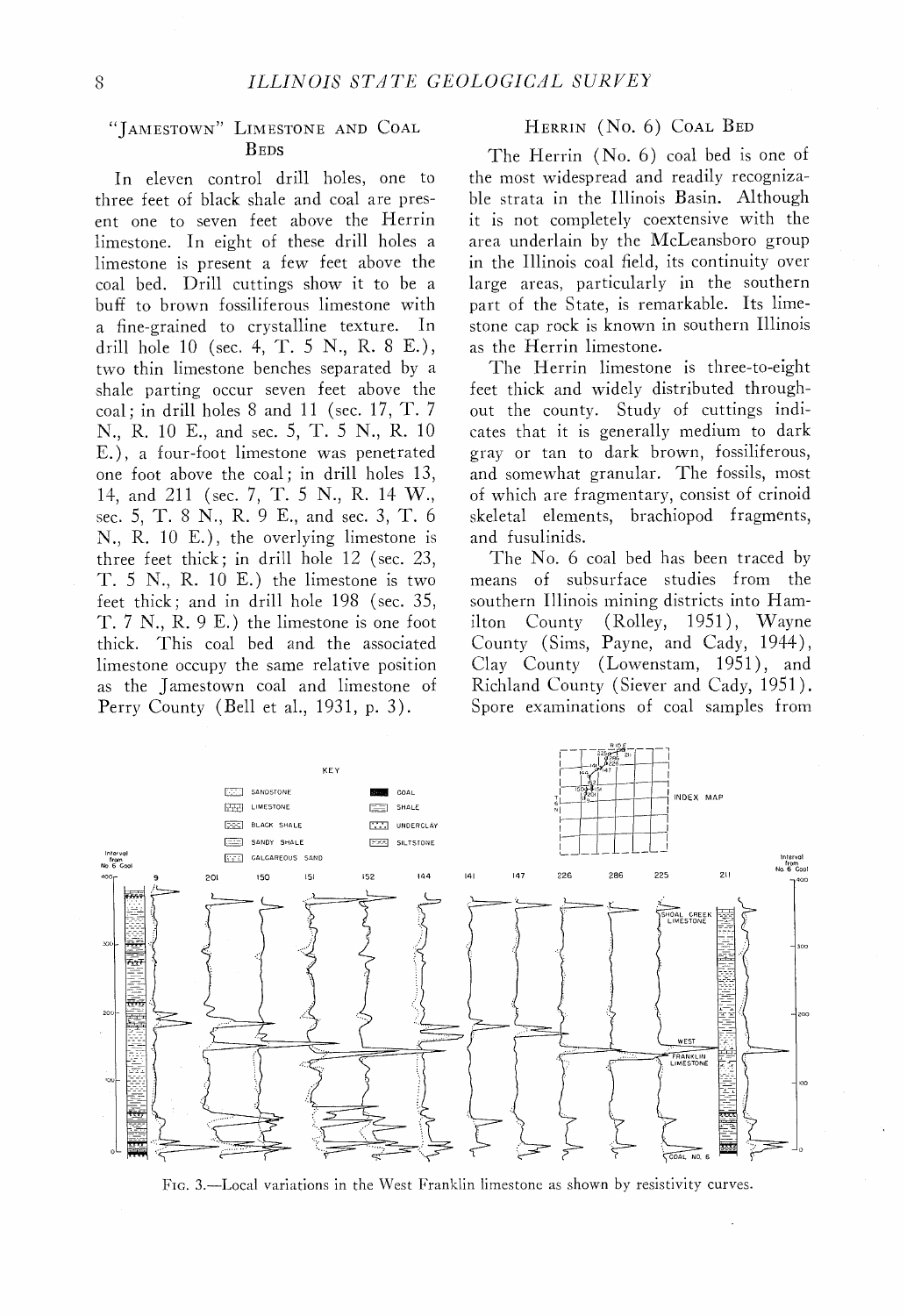### *HERRIN (NO. 6) COAL BED*



FIG. 4.-Interval from No. 7 coal bed through No. 4 coal bed for nine control drill holes.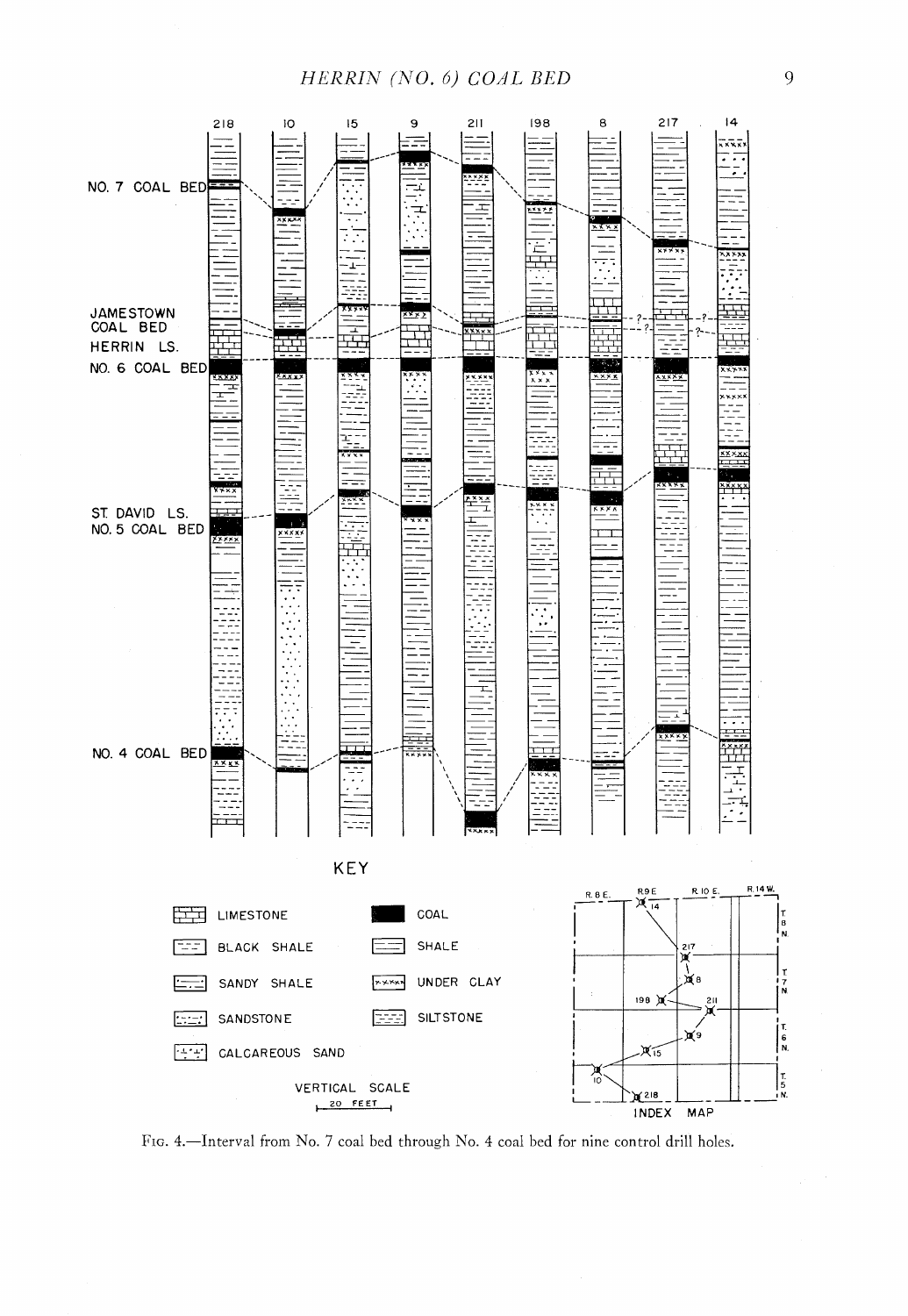drill holes in Wayne and Richland counties substantiate the correlation of the No. 6 coal bed made by other means (Kosanke, personal communication).

The No. 6 coal bed is a very satisfactory key bed in Jasper County. It is widespread, and with its limestone cap rock produces a characteristic pattern in electric-log curves (plate 3). For these reasons and because it is commercially important in large areas of the Illinois coal field and is easy to identify, No. 6 coal bed has been chosen as the principal datum for delineating the structure of the Pennsylvanian beds in Jasper County (plate 2).

The No. 6 coal bed is reached at depths ranging from 390 to 1250 feet. As there has been no core drill exploration in Jasper County, rotary and a few cabletool drill holes provide the only information concerning its thickness. This information is derived from drilling-time records of control drill holes and electric logs and should be regarded as approximate. In control drill holes in which drilling time makes possible a differentiation between the black shale and the coal, the coal is estimated to have a thickness of from two to five feet. Underclay is generally present; its thickness ranges from one to four feet. Several feet of black shale generally separates the No. 6 coal bed from the Herrin limestone or cap rock.

The electric-log pattern of the normal resistivity curves produced by No. 6 coal and its cap rock is commonly the most prominent part of the curve for an interval of 200 to 300 feet. The coal bed and limestone usually produce a more-or-less combined high-resistivity peak in the normal curve, but in many logs there are separate peaks for the limestone and the coal bed (plate 3).

Between No. 6 and No. 5 coal beds there is commonly a thin black shale and coal in the position of the No. 5A coal bed.

#### HARRISBURG (No. 5) COAL BED

The No. 5 coal bed lies 30 to 45 feet below the No. 6 coal bed. It is commonly

overlain by black shale which varies in thickness. The combined thickness of the shale and coal ranges from three to five feet. In control drill holes in which it was possible to differentiate the black shale and coal, the coal is estimated to be three-tofour feet thick. The position of the coal bed is generally indicated on electric logs by a fairly prominent peak in the normal resistivity curve.

The limestone cap rock of the No. 5 coal bed, the Saint David limestone (Savage, 1927), is locally developed in Jasper County. In four control drill holes it was found to be one-to-five feet thick (fig. 4). Drill cuttings consist of fragments of buff to brown or dark-gray fossiliferous fine- to medium-grained limestone.

#### No. 4 COAL BED

The No. 4 coal bed occurs about 90 to 140 feet below the No. 6 coal bed. This unit is the IV-A coal bed of Indiana (Weller and Wanless, 1939). The combined thickness of the coal and the immediately overlying black shale is from one to five feet. There is thin limestone above the black shale in four control drill holes, nos. 9, 14, 15, and 198 (fig. 5 and plate 3). Drill cuttings of the limestone are light gray to buff and fine grained. This contrasts with the dark-gray to black limestone associated with the No. 4 horizon in other areas.

#### STRATA BELOW No. 4 COAL BED

There are numerous coal zones between the No. 4 coal bed and the base of the Pennsylvanian. It is generally difficult to trace these strata laterally because of great variability in this part of the section. In control hole 218 (sec. 20, T. 5 N., K. 9 E.), fourteen coal zones were recorded below No. 4 coal bed  $(f_1g_2, 5)$ .

A thin coal that occurs 125 to 140 feet below No. 4 coal is probably the No. 2 coal. This thin bed is not as prominent on electric logs as many of the key beds but may be identifiable in most of Jasper County.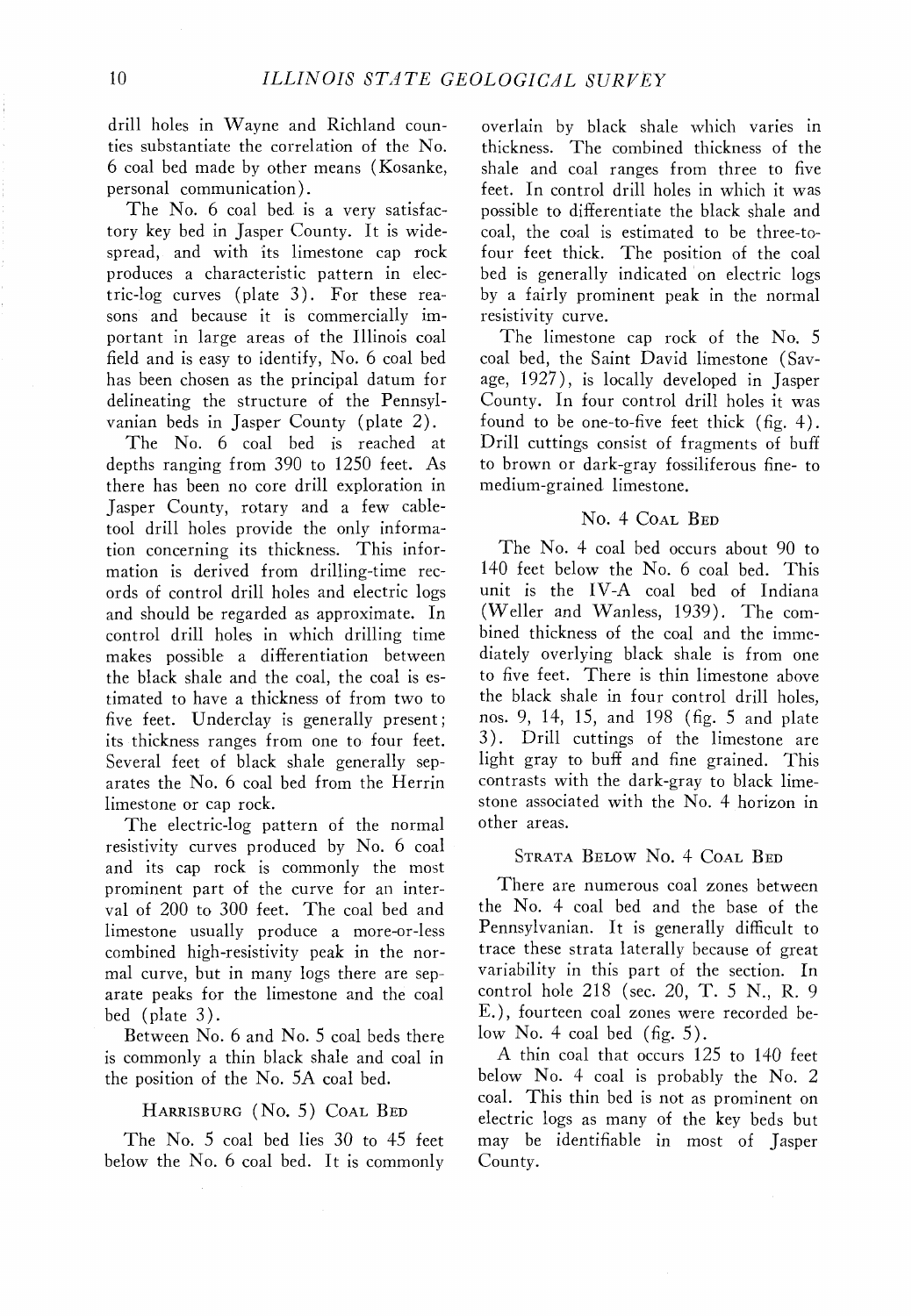

FIG. 5.—Lithology and electric logs of four control drill holes from No. 4 coal bed to the base of the Pennsylvanian.

 $\hat{\mathcal{A}}$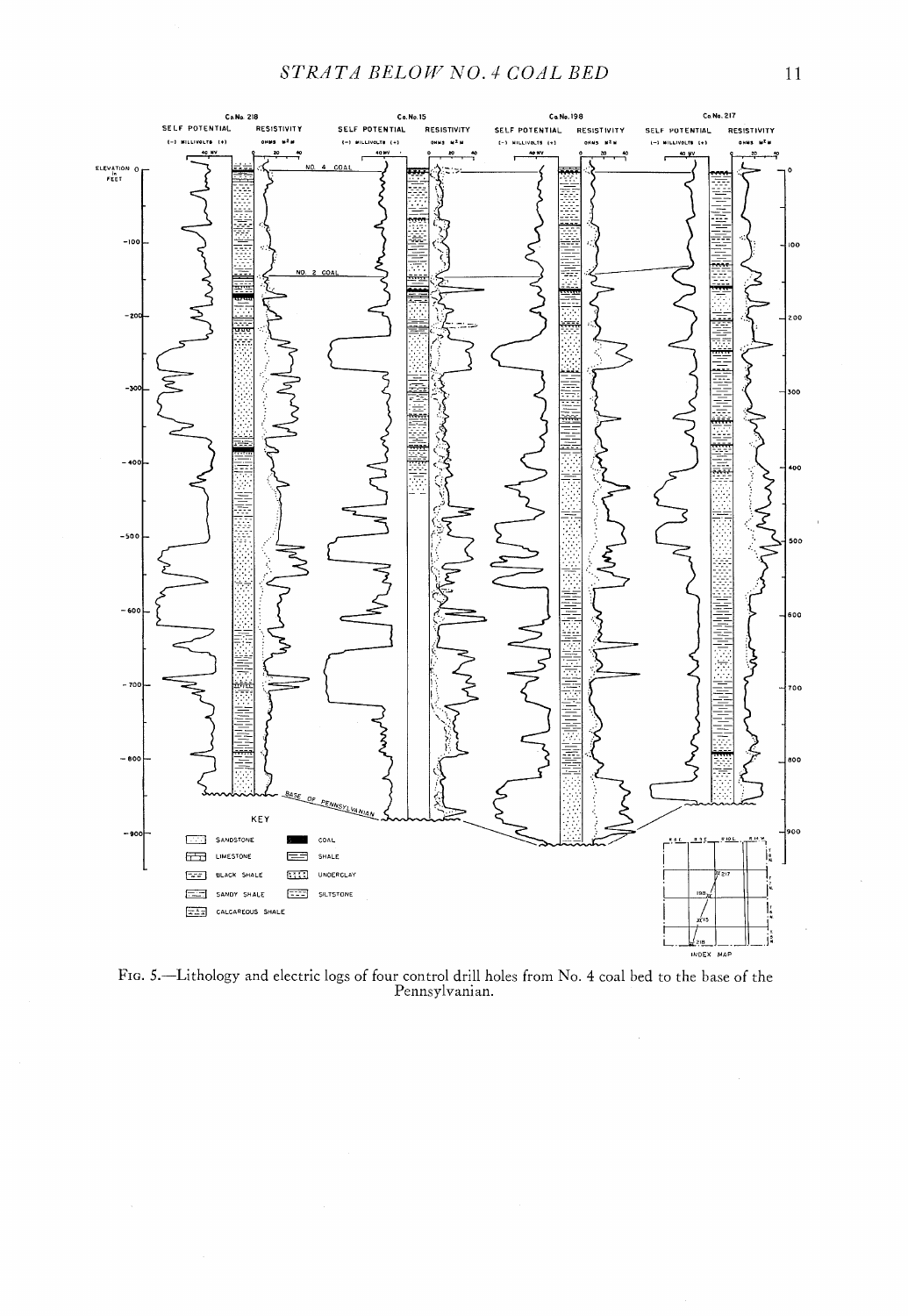

MORE THAN 600' BELOW SEA LEVEL.

FIG. 6.-Relation of Jasper County to the LaSalle anticline and the Bogota-Rinard syncline.

#### STRUCTURE OF NO. 6 COAL BED

The eastern part of Jasper County is located on the southwestern flank of the La-Salle anticlinal belt, the axis of which lies to the east in Crawford County (fig. 6). The influence of the anticlinal belt on the structure of No. 6 coal bed is apparent from the structure contour map (plate 2), particularly in the northeastern corner of the county where the coal rises rapidly toward the northeast, toward the axis of the anticlinal belt. The highest datum point of the No. 6 coal bed in Jasper County is 168 feet above sea level, 402 feet below the surface, in drill hole 190 on the flank of the LaSalle anticline (sec. 4, T 8 N., R. 14 W.). From this hole the coal dips southwestward at a rate of about 100 feet per mile to hole 6 (sec. 14, T. 8 N., R. 10 E.). Between hole 6 and hole 290 (sec. 16, T. *7* N., R. 9 E.), the dip decreases to approximately 25 feet per mile.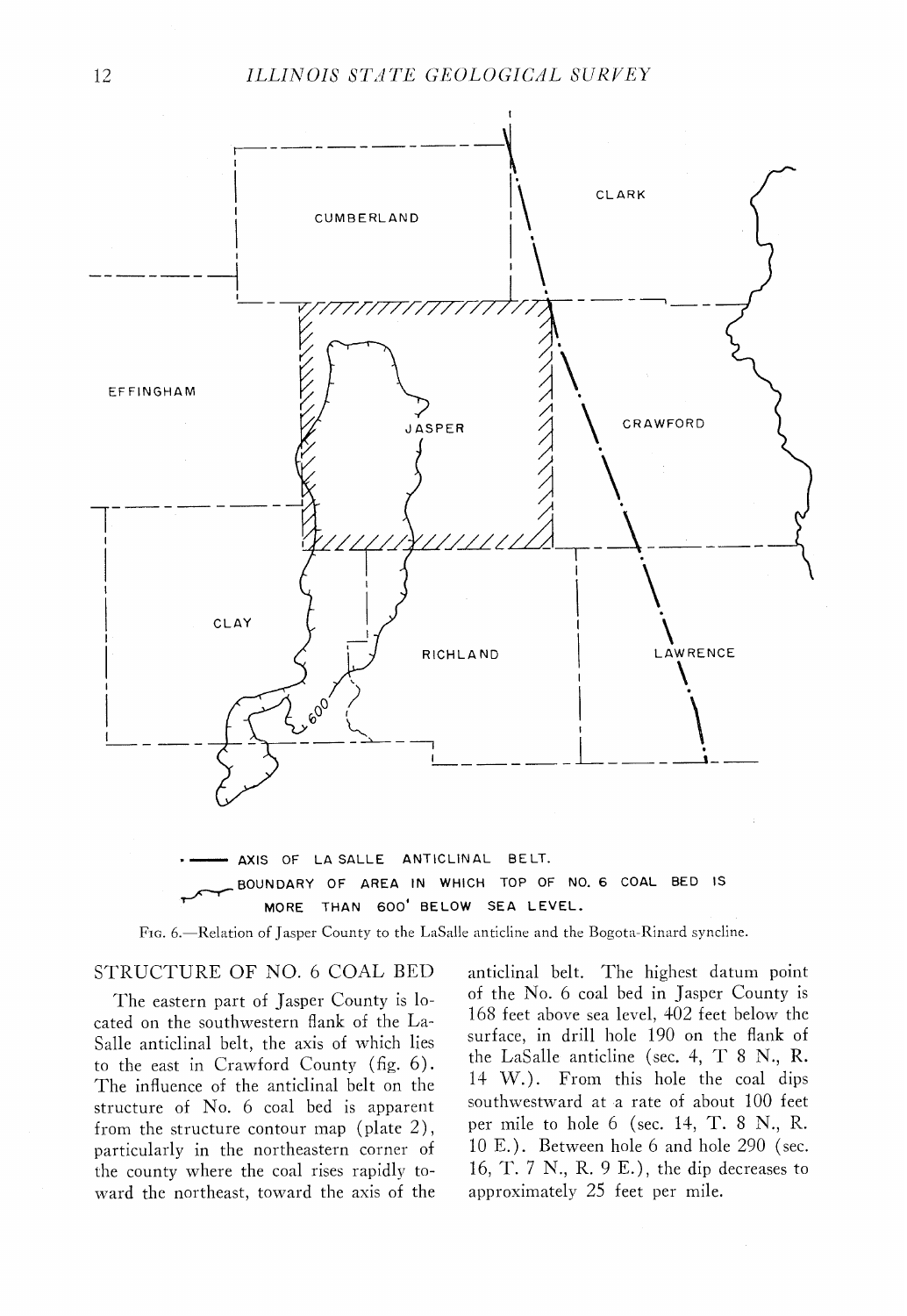In the western and southwestern part of the county, the dominant structural feature is a synclinal trough, the Bogota-Rinard syncline (Lowenstam, 1951). This syncline extends from north-central Wayne County, across eastern Clay and the bordering part of Richland County, and northward into western Jasper County. The lowest elevation of the No. 6 coal bed in the Illinois Basin is within this syncline in Jasper County. In drill hole 354 (sec. 19, T. 6 N., K. 9 E.), it is 713 feet below sea level at a depth of 1244 feet. The Bagota-Rinard syncline is roughly bounded by the minus-600-foot contour. The area in which the top of the No. 6 coal bed is more than 600 feet below sea level is shown in figure 6.

A small synclinal area in the southeastern part of the county is separated from the Bogota-Rinard syncline by a low divide. This synclinal area continues southward into Richland County (Siever and Cady, 1951).

#### STRUCTURE OF SHOAL CREEK LIMESTONE

The structure of the Pennsylvanian rocks in Jasper County, as reflected by the Shoal Creek limestone (plate 3), is similar to that of the No. 6 coal bed. The southwestern flank of the LaSalle anticlinal belt, the Bogota-Rinard syncline across the western half of the county, and the small synclinal area in the southeastern part of the county are reflected on the structure map of the Shoal Creek limestone.

#### COAL RESOURCES

Estimates of the minable coal reserves of Jasper County were included in a recent Survey publication by Cady and others (1952). Minable coal was defined in this publication as coal over 28-inches thick. No limit was placed on depth to coal as no coal in Illinois is at sufficient depth to render it technically unminable. Coals underlying oil fields were not classed as reserves.

TABLE 1.-MINABLE COAL RESERVES OF JASPER COUNTY\* (in thousands of tons)

| Coal bed<br>Average thickness, inches                | $I-A$<br>Proved | $I - B$<br>Probable | II-A<br>Strongly<br>indicated                        | $II-B$<br>Weakly<br>indicated | Total                                                |
|------------------------------------------------------|-----------------|---------------------|------------------------------------------------------|-------------------------------|------------------------------------------------------|
| JASPER COUNTY                                        |                 |                     |                                                      |                               |                                                      |
| Herrin $(N0, 6)$                                     |                 |                     | 117,908<br>250,209<br>202,717<br>1,073,730<br>32,676 | 184,421                       | 302,330<br>250,209<br>202,717<br>1,073,730<br>32,676 |
| Total, $\text{coal bed} \ldots \ldots \ldots \ldots$ |                 |                     | 1,677,239                                            | 184,421                       | 1,861,661                                            |
| Harrisburg $(N_0, 5)$                                |                 |                     | 182,826<br>583,232<br>220, 176<br>244,545            | 184,421                       | 367,247<br>583,232<br>220, 176<br>244,545            |
|                                                      |                 |                     | 1,230,779                                            | 184,421                       | 1,415,200                                            |
| Total, county                                        |                 |                     | 2,908,018                                            | 368,843                       | 3,276,861                                            |

*\*Alter* Cady and others, 1952, p. 112.